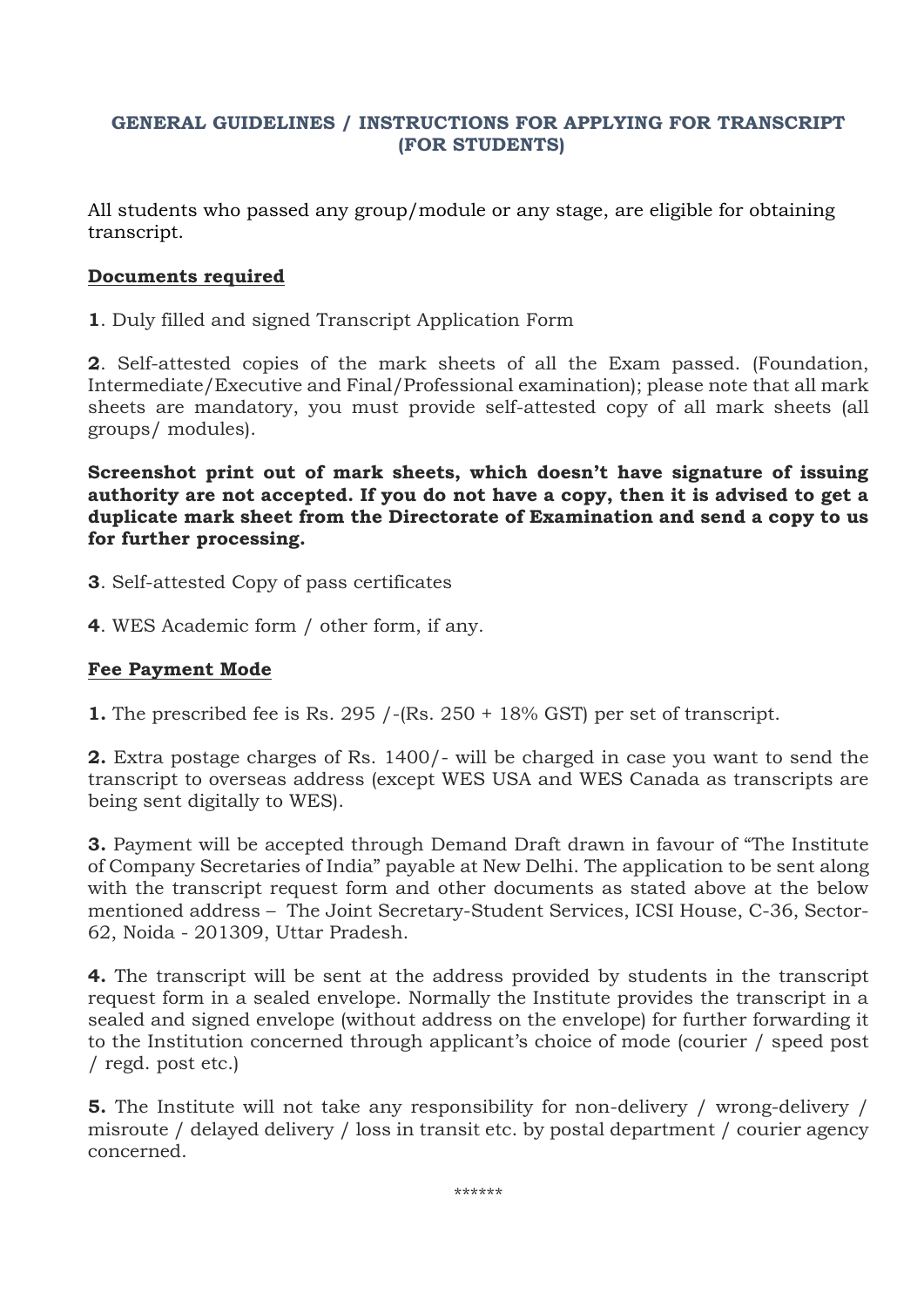### (For Students) **APPLICATION FOR ISSUANCE OF TRANSCRIPTS**

### **The Secretary, The Institute of Company Secretaries of India**  ICSI House, C-36, Sector 62, Noida-201309 **Uttar Pradesh.**

I hereby apply for issuance of Transcripts of The Institute of Company Secretaries of India

| 1.  | Registration No.                                                                                         |  |
|-----|----------------------------------------------------------------------------------------------------------|--|
| 2.  | Name                                                                                                     |  |
| 3.  | Mobile No.<br>Email address                                                                              |  |
| 4.  | Purpose for which, transcript<br>is required:                                                            |  |
| 5.  | Have you applied for<br>transcript earlier, if so please<br>mention known Date/ Month<br>/Year           |  |
| 6.  | No. of copies of Transcript<br>required                                                                  |  |
| 7.  | No. of Transcript(s) to be<br>sent to Overseas address by<br>the Institute                               |  |
| 8.  | No. of Transcript(s) to be<br>sent to Local Address of<br>candidate                                      |  |
| 9.  | Local Mailing address with<br>Pin code at which transcript<br>is to be sent                              |  |
| 10. | Overseas Mailing address (in<br>case of transcript is to be<br>sent to overseas Address by<br>Institute) |  |